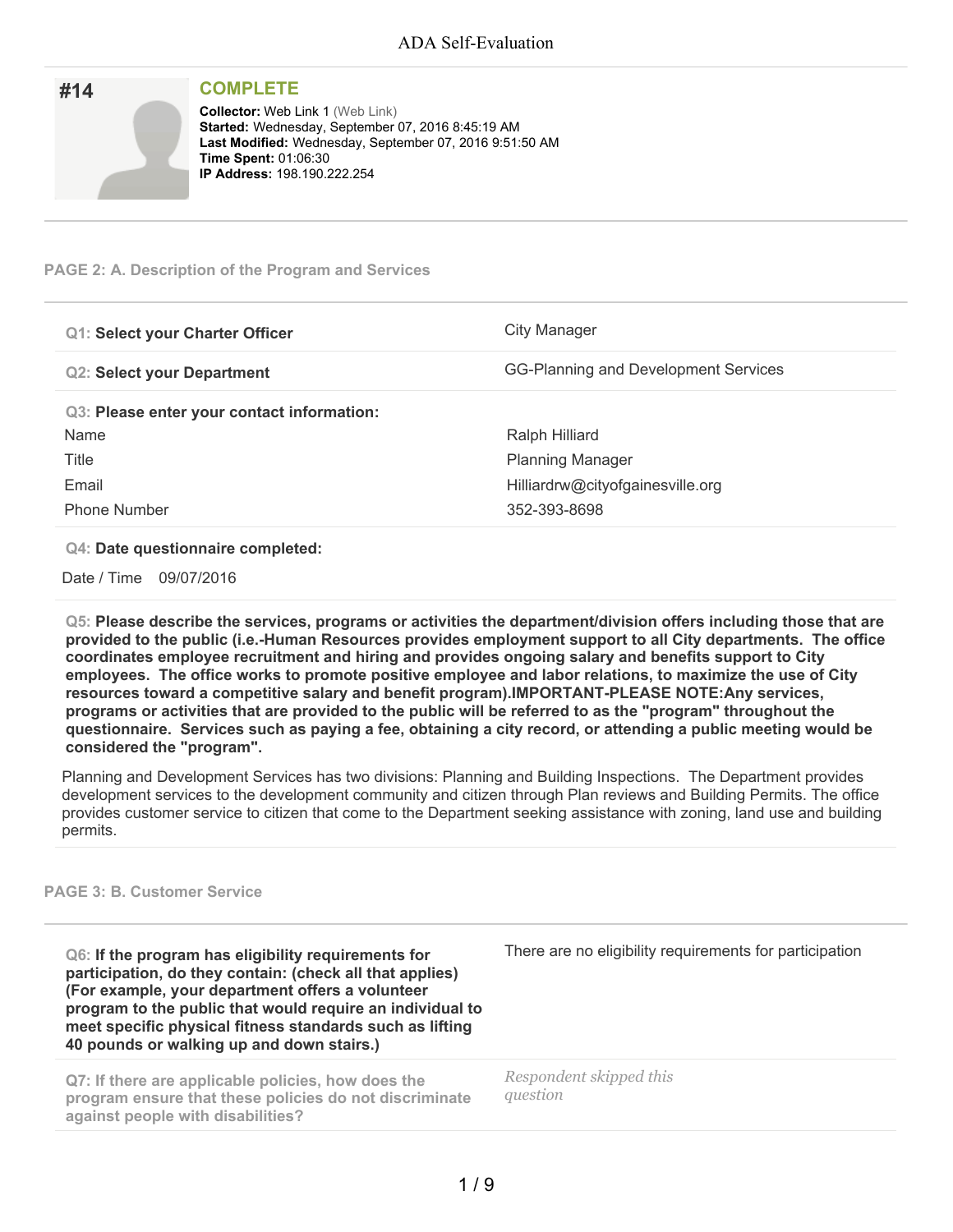| Q8: Is there a formal policy in place to respond to<br>requests from the general public for sign language, oral<br>and cued speech interpreters, or other modifications to<br>the program to allow people with disabilities to<br>participate?                                                               | <b>No</b>                                                                                                                                                                                                         |
|--------------------------------------------------------------------------------------------------------------------------------------------------------------------------------------------------------------------------------------------------------------------------------------------------------------|-------------------------------------------------------------------------------------------------------------------------------------------------------------------------------------------------------------------|
| Q9: Does the program have standard operating<br>procedures in place to include a person with<br>disabilities? [For example, allowing a service animal into<br>a facility, allowing someone to bring a personal<br>attendant with them to a recreation class or moving an<br>event to an accessible location] | Yes,<br>If yes, please describe and list the written procedure:<br>City policy is to allow service animals into all facilities                                                                                    |
| Q10: Is the program staff that interacts with the<br>publictrained on the correct procedures to follow when a<br>person requests an interpreter?                                                                                                                                                             | Don't Know,<br>If yes, please describe the training:<br>There has been no formal training that am aware of,<br>however if some one needs and interpreter staff knows<br>to make that request to there supervisor. |
| Q11: How much notice is required to provide an<br>accommodation request?                                                                                                                                                                                                                                     | Don't know - have not completed such a request                                                                                                                                                                    |
| Q12: Do you track accessibility requests for the<br>program?                                                                                                                                                                                                                                                 | <b>No</b>                                                                                                                                                                                                         |
| Q13: Does the program charge an additional fee for<br>modifying the program for a person with disabilities?                                                                                                                                                                                                  | <b>No</b>                                                                                                                                                                                                         |
| Q14: Are there any hard copy or digital forms required<br>for admission or participation in the program (i.e. tests,<br>applications, registration forms, etc.)?                                                                                                                                             | No.                                                                                                                                                                                                               |
| Q15: Do the forms contain a notice that the City does not<br>discriminate against people with disabilities?                                                                                                                                                                                                  | Don't Know                                                                                                                                                                                                        |
| Q16: Is an interview required prior to an applicant's<br>admission to the program?                                                                                                                                                                                                                           | No                                                                                                                                                                                                                |
| Q17: When hiring temporary or permanent employees,<br>does the program consistently use selection criteria that<br>does not discriminate based on disability?                                                                                                                                                | Yes                                                                                                                                                                                                               |
| Q18: Does the program ensure individuals with<br>disabilities are allowed the opportunity to participate as<br>members of any program associated citizen's advisory<br>boards or committees?                                                                                                                 | Yes                                                                                                                                                                                                               |
| Q19: Are individuals with disabilities currently serving<br>on any of the program's advisory boards or<br>committees?                                                                                                                                                                                        | <b>No</b>                                                                                                                                                                                                         |

**PAGE 4: C. Notice Requirements**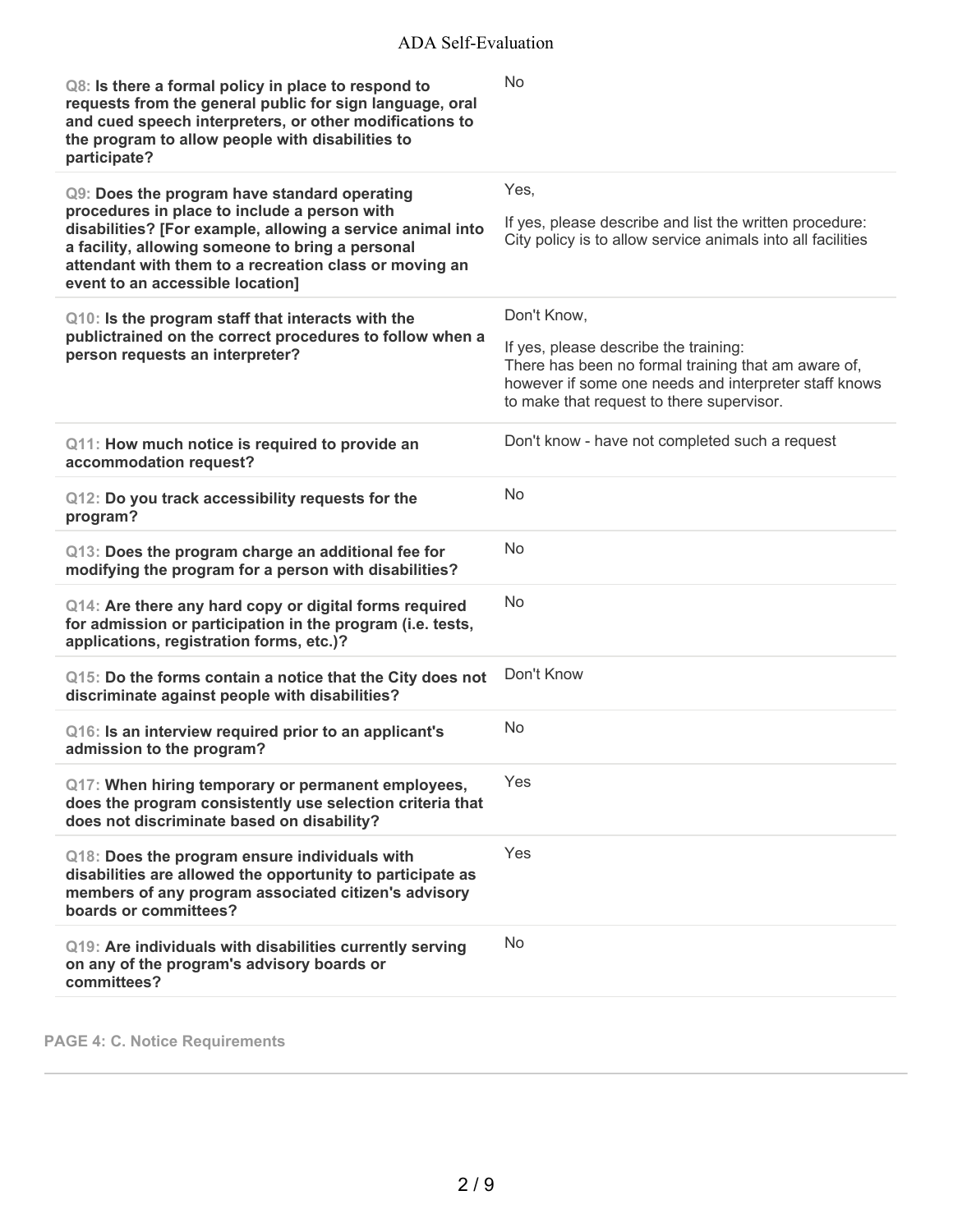| Q20: Is a "Notice under the Americans with Disabilities                                                                                                                                                                                                                          | Yes.                                                                                                                                                                                                                                                                |
|----------------------------------------------------------------------------------------------------------------------------------------------------------------------------------------------------------------------------------------------------------------------------------|---------------------------------------------------------------------------------------------------------------------------------------------------------------------------------------------------------------------------------------------------------------------|
| Act" or a non-discrimination statement made accessible,<br>as needed, to program participants who may be persons<br>with disabilities?                                                                                                                                           | If yes, please list all locations where it is available:<br>Listed on our Board's agenda for each meeting                                                                                                                                                           |
| Q21: Does the non-discrimination statement include<br>information about the City's ADA Coordinator and how<br>to contact them or file a grievance?                                                                                                                               | Don't Know                                                                                                                                                                                                                                                          |
| Q22: Is program staff that regularly interacts with the<br>public familiar with the City's ADA grievance/complaint<br>procedures when an incident of disability discrimination<br>is alleged?                                                                                    | No                                                                                                                                                                                                                                                                  |
| Q23: Does the program notify all persons that public                                                                                                                                                                                                                             | Yes,                                                                                                                                                                                                                                                                |
| meetings, hearings, interviews, and conferences will be<br>held in accessible locations and that adaptive/auxiliary<br>aids (such as assistive listening devices, readers for the<br>blind, pen and paper) will be provided, upon request, to<br>participants with disabilities? | If yes, please describe how the notifications are made<br>and how much advance notice is required to provide<br>accommodations.<br>A Statement is placed on all advertisments for<br>meetings and adgenda that are provided to the public<br>prior to the meetings. |
| Q24: Is there a formal policy in place to respond to<br>requests from the general public for note takers,<br>computer-assisted real time transcription services, and<br>other auxiliary aids and services for providing effective<br>communication?                              | <b>No</b>                                                                                                                                                                                                                                                           |

### **PAGE 5: D. Printed Information**

i.

| Q25: Does the program have printed materials (i.e.<br>forms, newsletters, brochures, calendars, fact sheets)<br>that are made available to the public?                              | No                                    |
|-------------------------------------------------------------------------------------------------------------------------------------------------------------------------------------|---------------------------------------|
| Q26: Who manages the printed materials?                                                                                                                                             | Respondent skipped this<br>question   |
| Q27: Is there a formal policy in place to respond to<br>requests from the general public for alternate document<br>formats of the printed materials that are made to the<br>public? | No                                    |
| Q28: What types of alternate document formats does the<br>program make available when requested? (Check all that<br>apply)                                                          | Audio recording (cassette or digital) |
| Q29: How much notice is required to provide the<br>alternate document formats?                                                                                                      | 2-4business days                      |
| Q30: Do you track accessibility requests for alternate<br>formats of printed material?                                                                                              | <b>No</b>                             |
| Q31: Does the program charge an additional fee for<br>providing materials in alternative formats for people with<br>disabilities?                                                   | Yes                                   |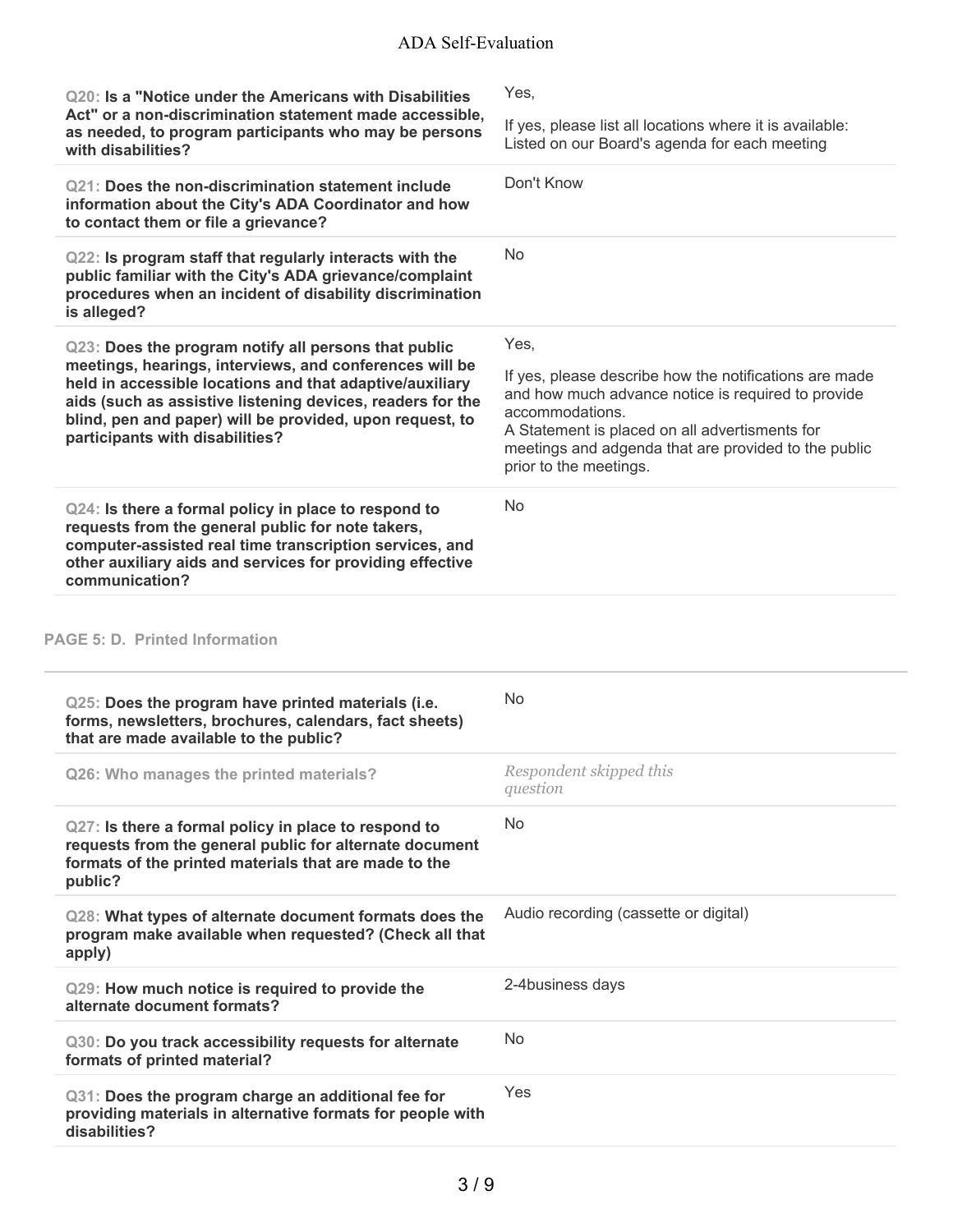**Q32: Does the program include images of individuals with disabilities in the printed materials and publications?**

No, photos of individuals with disabilities are NOT included

**PAGE 6: E. Television and Audiovisual Public Information**

L

| Q33: Does the program produce audiovisual (film,<br>videotape, television, digital) presentations, or website<br>demonstrations/webinars for the public or provide these<br>types presentations to the public? | Yes,<br>If yes, please list the types of presentations that are<br>provided:<br>CD's of meetings |
|----------------------------------------------------------------------------------------------------------------------------------------------------------------------------------------------------------------|--------------------------------------------------------------------------------------------------|
| Q34: Is there a formal policy in place to respond to<br>requests from the general public for accessible<br>audiovisual, televised or online presentations provided<br>to the public?                           | <b>No</b>                                                                                        |
| Q35: What types of accessible audio/visual, televised or<br>online presentation formats does the program make<br>available when requested?                                                                     | Do not provide alternative formats                                                               |
| Q36: How much notice is required to provide the<br>accessible presentation formats?                                                                                                                            | 2-4business days                                                                                 |
| Q37: Do you track accessibility requests for accessible<br>presentation formats?                                                                                                                               | <b>No</b>                                                                                        |
| Q38: Does the program charge an additional fee for<br>providing presentations in accessible formats for people<br>with disabilities?                                                                           | Yes                                                                                              |
| Q39: Do the audio/visual presentations include<br>portrayals of individuals with disabilities?                                                                                                                 | No, individuals with disabilities are NOT portrayed                                              |
| <b>PAGE 7: F. Website</b>                                                                                                                                                                                      |                                                                                                  |
| Q40: Does the program provide information about its<br>offerings to the public on the internet?                                                                                                                | <b>No</b>                                                                                        |
| Q41: What information is provided on the internet?<br>Please describe briefly:                                                                                                                                 | All meeting minutes and video of the public<br>meetings                                          |
| Q42: Does the webpage(s) include information about the<br>accessibility of the facilities (parking, bathrooms,<br>assistive listening devices, etc.) where the program is<br>offered?                          | Don't Know                                                                                       |
| Q43: Who manages the information regarding the<br>facilities, programs and services provided on the<br>internet?                                                                                               | Don't Know                                                                                       |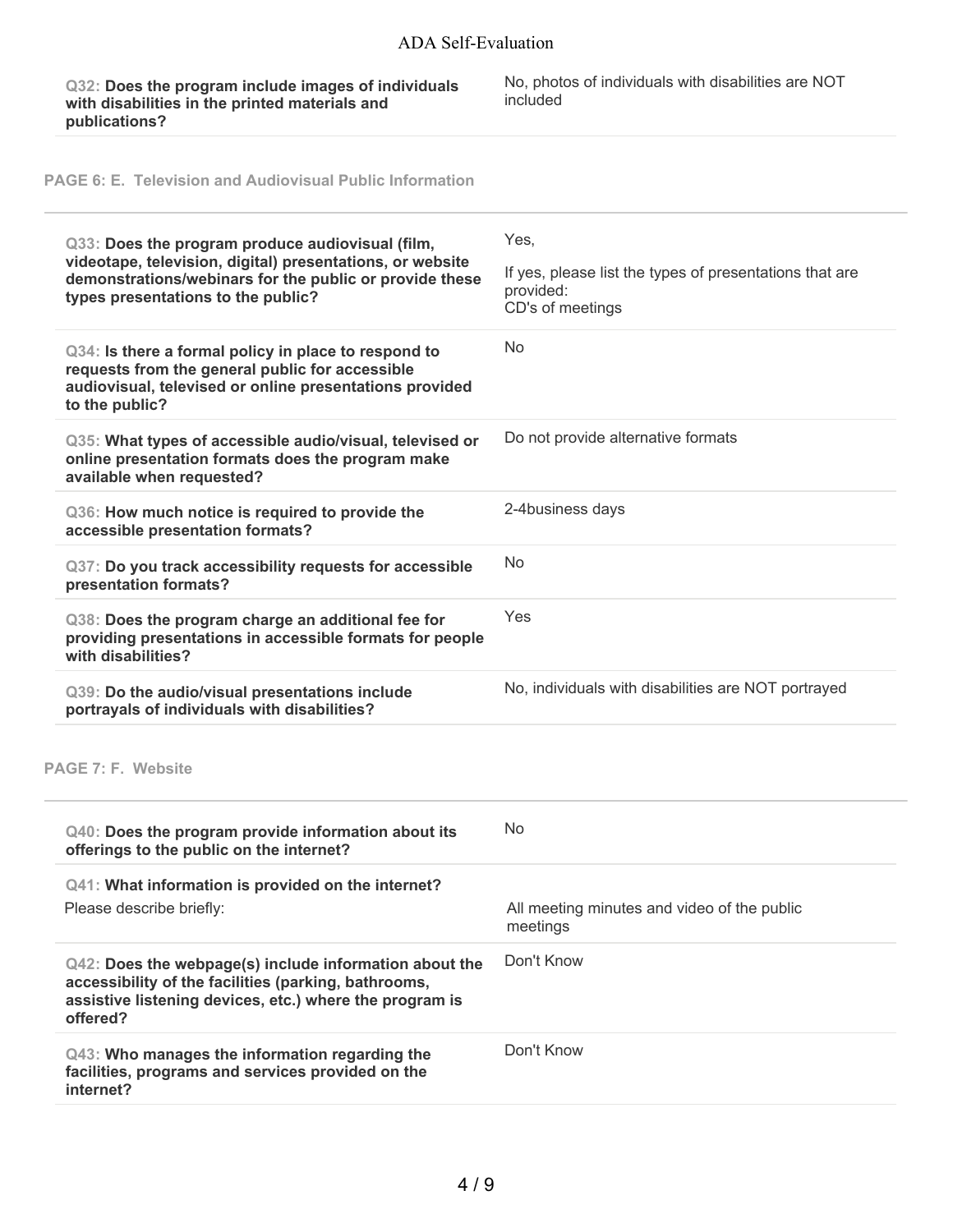## ADA Self-Evaluation

| Q44: Does the website home page include easily<br>locatable information, including a telephone number and<br>email address, for use in reporting website accessibility<br>problems and requesting accessible services and<br>information?                                                                                                     | Don't Know                          |
|-----------------------------------------------------------------------------------------------------------------------------------------------------------------------------------------------------------------------------------------------------------------------------------------------------------------------------------------------|-------------------------------------|
| Q45: Do all links have a text description that can be read<br>by a screen reader (not just a graphic or "click here")?                                                                                                                                                                                                                        | Don't Know                          |
| Q46: Do all the photographs, maps, graphics and other<br>images on the webpages currently have HTML tags<br>(such as an "alt" tag or a long description tag) with text<br>equivalents of the material being visually conveyed?                                                                                                                | Don't Know                          |
| Q47: Are all the documents posted on the webpages<br>available in HTML or other text-based format (for<br>example rich text format (RTF) or word processing<br>format), even if they are also provided in another format,<br>such as Portable Document Format (PDF)?                                                                          | Don't Know                          |
| Q48: If a webpage has data charts or tables, is HTML<br>used to associate all data cells with column and row<br>identifiers?                                                                                                                                                                                                                  | Don't Know                          |
| Q49: Do all video files available on the webpages have<br>audio descriptions of what is being displayed to provide<br>access to visually conveyed information for people who<br>are blind or have low vision?                                                                                                                                 | Respondent skipped this<br>question |
| Q50: Do all video files on the webpages have written<br>captions of spoken communication to provide access to<br>people who are deaf or hard of hearing?                                                                                                                                                                                      | Respondent skipped this<br>question |
| Q51: Does the top of each page with navigation links<br>have a "skip navigation" link?[This feature directs<br>screen readers to bypass the row of navigation links and<br>start at the webpage content, thus enabling people who<br>use screen readers to avoid having to listen to all the<br>links each time they add more to a new page.] | Don't Know                          |
| Q52: Is the webpage content regularly (at least annually)<br>tested for accessibility to ensure it is usable by people<br>with disabilities, including those who use speaking<br>browsers?                                                                                                                                                    | Don't Know                          |
| Q53: Is there a formal policy established to<br>ensurewebpages will be accessible?                                                                                                                                                                                                                                                            | Don't Know                          |
| Q54: Is the policy posted on the webpage, where it can<br>be easily located?                                                                                                                                                                                                                                                                  | Don't Know                          |
| Q55: Is there a standard operating procedure in place to<br>ensure that new and modified webpages and content are<br>accessible?                                                                                                                                                                                                              | Respondent skipped this<br>question |
| Q56: Does the in-house communications staff and<br>department contacts responsible for webpage content<br>development receive training on the guidelines for<br>website accessibility?                                                                                                                                                        | Don't Know                          |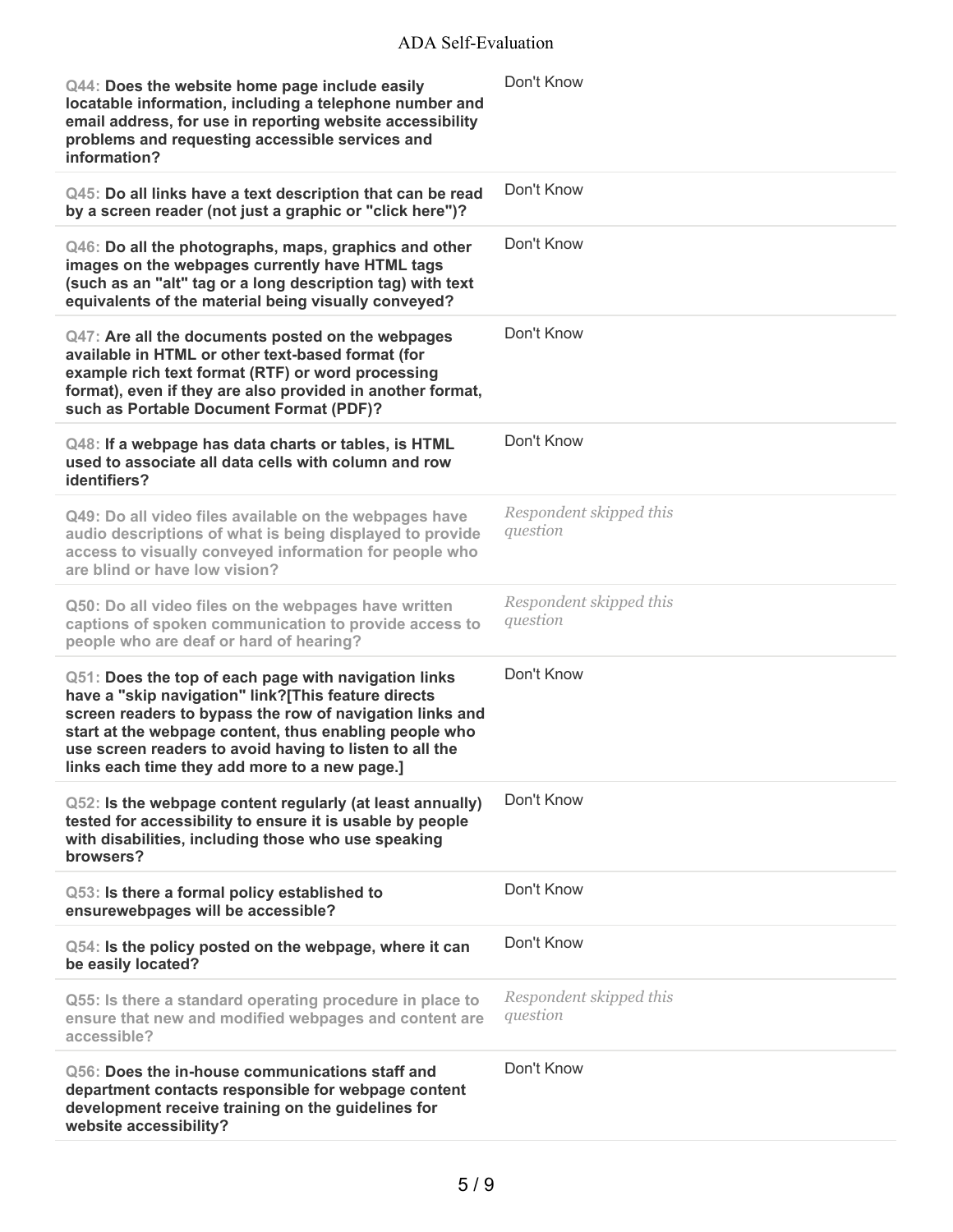# ADA Self-Evaluation

## **PAGE 8: G. Public Telephones and Communication Devices**

| Q57: Does the program's main public access number<br>have an automated phone menu service (i.e. press 1 for                                                                                                                                        | No                                                                                                                                                                       |
|----------------------------------------------------------------------------------------------------------------------------------------------------------------------------------------------------------------------------------------------------|--------------------------------------------------------------------------------------------------------------------------------------------------------------------------|
| , press 2 for)?                                                                                                                                                                                                                                    |                                                                                                                                                                          |
| Q58: If yes, does the system offer a simple, 1-step way<br>for a caller to bypass the menu and speak directly with a<br>staff person during regular business hours?                                                                                | Respondent skipped this<br>question                                                                                                                                      |
| Q59: What tools does the program use to communicate<br>by phone with people with speech or hearing<br>difficulties?                                                                                                                                | Text-telephone (TTY/TTD)                                                                                                                                                 |
| Q60: Does the program publish the City's TTY (text<br>telephone) relay service in all materials where a phone<br>number is listed?                                                                                                                 | <b>Yes</b>                                                                                                                                                               |
| Q61: If a third-party "Relay" system is used, does<br>program staff receive training on how to place a Relay<br>call to a customer, as well as receive one?                                                                                        | Respondent skipped this<br>question                                                                                                                                      |
| PAGE 9: H. Accessible/Adaptive Equipment                                                                                                                                                                                                           |                                                                                                                                                                          |
| Q62: Does the program allow members of the public to<br>use electronic equipment such as copy machines or<br>computer terminals?                                                                                                                   | Don't Know                                                                                                                                                               |
| Q63: Does the program ensure that the electronic<br>equipment is accessible to and usable by individuals<br>with disabilities (For example, is a public computer<br>terminal provided on a lowered counter or in an<br>accessible workstation)?    | Don't Know                                                                                                                                                               |
| Q64: Are auxiliary aids (such as a moveable light<br>source, adjustable worktable levels, paper and pen, etc.)<br>provided to assist persons with disabilities?                                                                                    | No.                                                                                                                                                                      |
| <b>PAGE 10: I. Public Meetings</b>                                                                                                                                                                                                                 |                                                                                                                                                                          |
| Q65: Does the program hold public meetings, hearings<br>or conferences?                                                                                                                                                                            | Yes                                                                                                                                                                      |
| Q66: Does the program require that public meetings,<br>hearing, and conferences be held in accessible<br>locations?                                                                                                                                | Yes                                                                                                                                                                      |
| Q67: Do all printed or electronic materials about<br>program-sponsored/hosted public events, public<br>meetings, public hearings, or public appearances by and<br>with City officials include instructions about how to<br>request accommodations? | Yes,<br>If yes, please describe the instructions provided and<br>how much advance notice is required to provide<br>accommodations:<br>Printed on all agendas of meetings |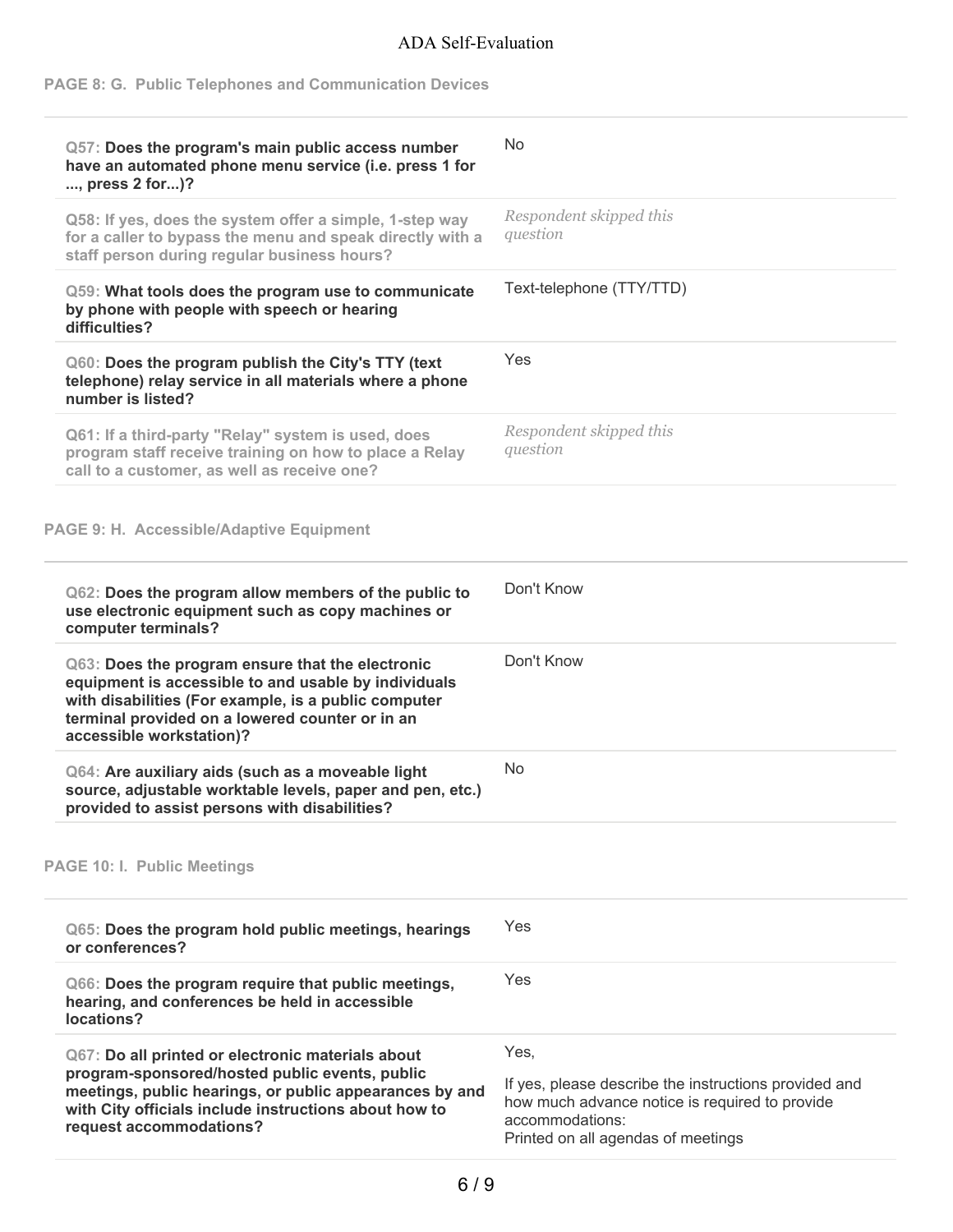| Q68: If yes, what types of accommodations can the<br>program provide to the public when requested?                                                                                              | Assistive listening devices (like FM transmitters) |
|-------------------------------------------------------------------------------------------------------------------------------------------------------------------------------------------------|----------------------------------------------------|
| Q69: How many Assistive listening devices are made<br>available for public meetings?                                                                                                            | Don't Know                                         |
| Q70: Does the program charge an additional fee for<br>providing accommodations for people with disabilities?                                                                                    | <b>No</b>                                          |
| <b>PAGE 11: J. Transportation Services</b>                                                                                                                                                      |                                                    |
| Q71: Does the program provide transportation to<br>volunteers, visitor, or program participants?                                                                                                | <b>No</b>                                          |
| Q72: Does the program have procedures to make<br>transportation accessible to persons who have visual,<br>hearing, mobility and learning disabilities?                                          | No                                                 |
| PAGE 12: K. Tours and Trips                                                                                                                                                                     |                                                    |
| Q73: Does the program provide facility tours or organize<br>trips for members of the pubic?                                                                                                     | No                                                 |
| Q74: Does the program have procedures to make the<br>tours and trips accessible to individuals who have<br>visual, hearing, mobility and learning disabilities?                                 | No                                                 |
| <b>PAGE 13: L. Use of Consultants and Contractors</b>                                                                                                                                           |                                                    |
| Q75: Are consultants or contractors who bid on capital<br>projects or other contractual work for the program<br>required to signstatements attesting to their intent to<br>comply with the ADA? | N/A                                                |
| Q76: Does program staff monitorconsultants or<br>contractors obligations to facilitate participation of<br>individuals with disabilities?                                                       | Don't Know                                         |
| Q77: When selecting contractors or vendors, does the<br>program use criteria that does not discriminate based on<br>ability?                                                                    | Don't Know                                         |
| <b>PAGE 14: M. Emergency Evaluation Procedures</b>                                                                                                                                              |                                                    |
| Q78: Does program staff have a plan or procedures in<br>place that describe how to evacuate people with<br>disabilities from the program facility during an<br>emergency?                       | Don't Know                                         |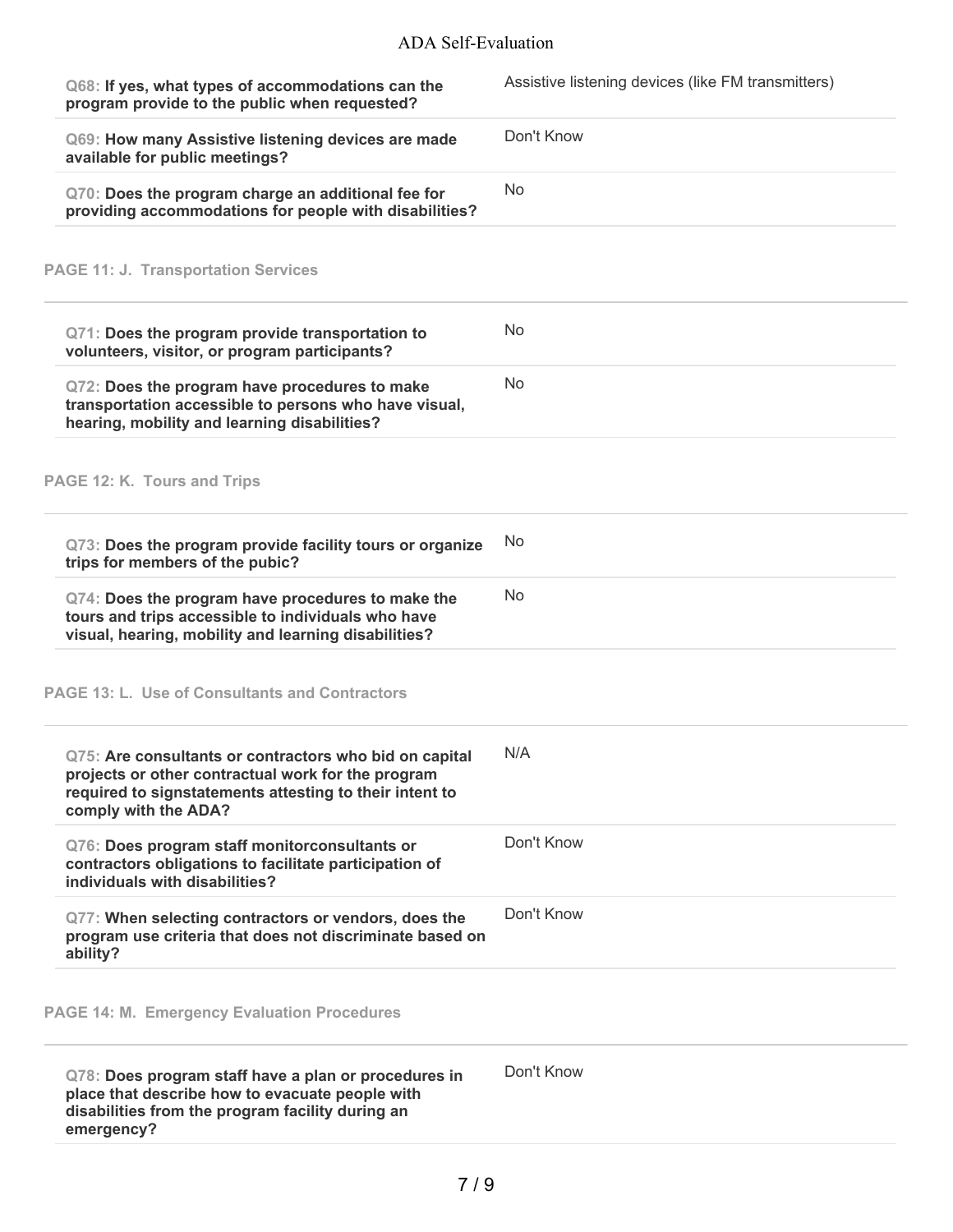## ADA Self-Evaluation

| Q79: If yes, isstaff at each program facility trained to<br>carry out the instructions of the plan or procedures?                                                                                                                      | Don't Know                                                                                                                                                                                 |  |  |
|----------------------------------------------------------------------------------------------------------------------------------------------------------------------------------------------------------------------------------------|--------------------------------------------------------------------------------------------------------------------------------------------------------------------------------------------|--|--|
| Q80: Is the evacuation plan or instructions posted in a<br>visible and accessible area of each floor in all programs<br>and public facilities?                                                                                         | Don't Know                                                                                                                                                                                 |  |  |
| PAGE 15: N. Special Events and Private Events on City Property                                                                                                                                                                         |                                                                                                                                                                                            |  |  |
| Q81: Does program staff notify both private entities and<br>staff of their obligations to facilitate participation of<br>individuals with disabilities in those special events or<br>private events held on public property?           | Don't KNow                                                                                                                                                                                 |  |  |
| PAGE 16: O. Training and Staffing                                                                                                                                                                                                      |                                                                                                                                                                                            |  |  |
| Q82: Does the program provide full and equal access to<br>ALL its participants, regardless of ability?                                                                                                                                 | Yes                                                                                                                                                                                        |  |  |
|                                                                                                                                                                                                                                        | Q83: How is program staff that have contact with the public informed of the department's obligations and<br>policies that enables persons with disabilities to participate in the program? |  |  |
| <b>Through City Policy</b>                                                                                                                                                                                                             |                                                                                                                                                                                            |  |  |
| Q84: Does the program staff who maintain contact with<br>the public receive training on interacting with people<br>with disabilities?                                                                                                  | Don't Know                                                                                                                                                                                 |  |  |
| Q85: Is there program staff who would be able to<br>provide better customer service if they had training in<br>American Sign Language (ASL) or other means of<br>communicating with people who have hearing or speech<br>difficulties? | Don't Know                                                                                                                                                                                 |  |  |
| Q86: Would other training or technical assistance                                                                                                                                                                                      | Developing policies and procedures,                                                                                                                                                        |  |  |
| services be helpful to program staff such as (check all<br>that apply):                                                                                                                                                                | How to work with people with disabilities,                                                                                                                                                 |  |  |
|                                                                                                                                                                                                                                        | Legal requirements,                                                                                                                                                                        |  |  |
|                                                                                                                                                                                                                                        | How to respond to requests for accommodation (i.e.<br>American Sign Language interpreters, assisted<br>listening devices, etc.)                                                            |  |  |
|                                                                                                                                                                                                                                        | How to provide materials in alternate formats (i.e.<br>Braille, audio recordings, etc.                                                                                                     |  |  |
| Q87: Is there program staff that provide emergency<br>services to the public?                                                                                                                                                          | No                                                                                                                                                                                         |  |  |
| Q88: If yes, have they had training in American Sign<br>Language or other means of communicating in<br>emergency situations with people who have hearing or<br>speech difficulties?                                                    | Respondent skipped this<br>question                                                                                                                                                        |  |  |